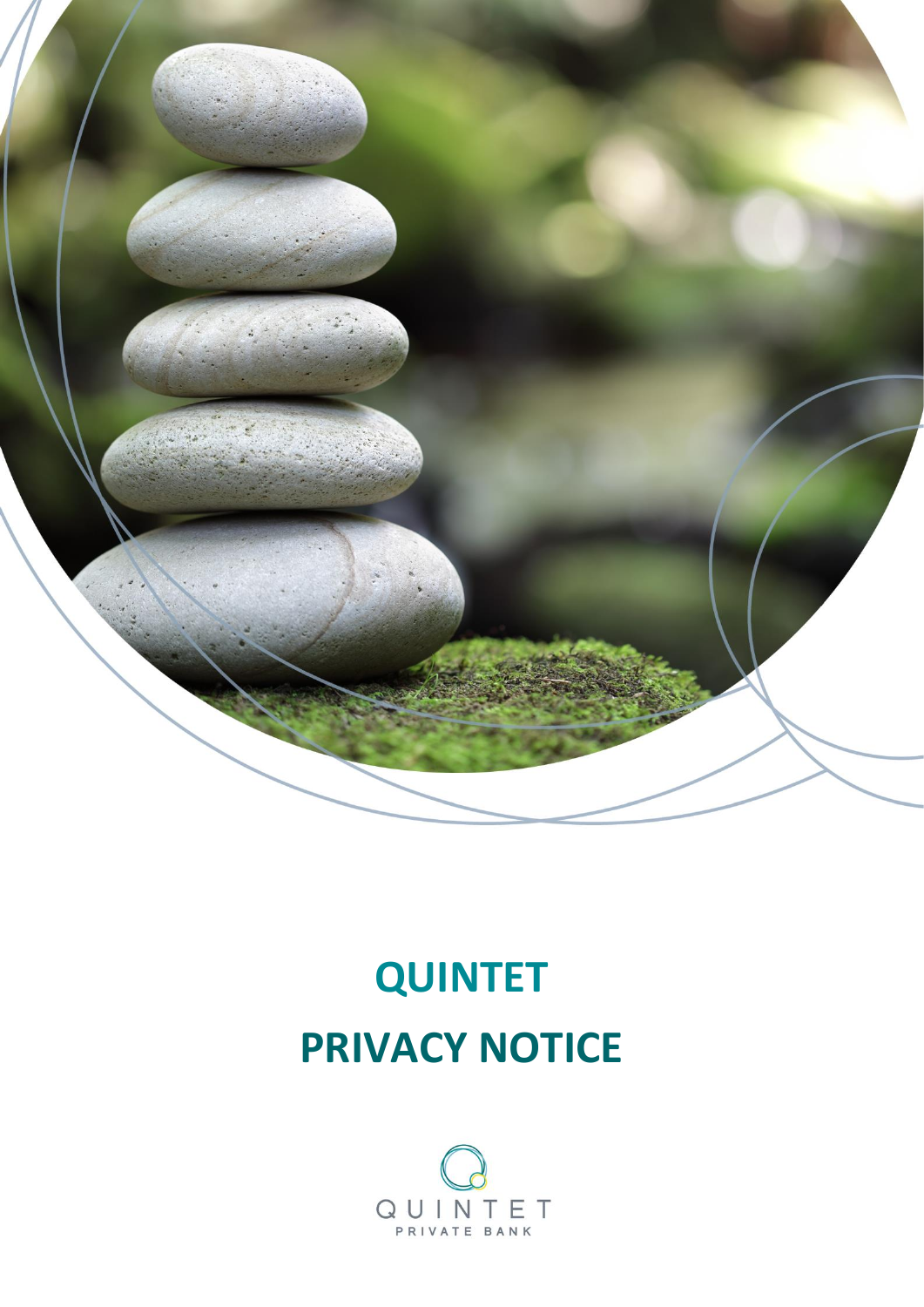

## **CONTENTS**

| 1.  |  |
|-----|--|
| 2.  |  |
| 3.  |  |
| 4.  |  |
| 5.  |  |
| 6.  |  |
| 7.  |  |
| 8.  |  |
| 9.  |  |
| 10. |  |
| 11. |  |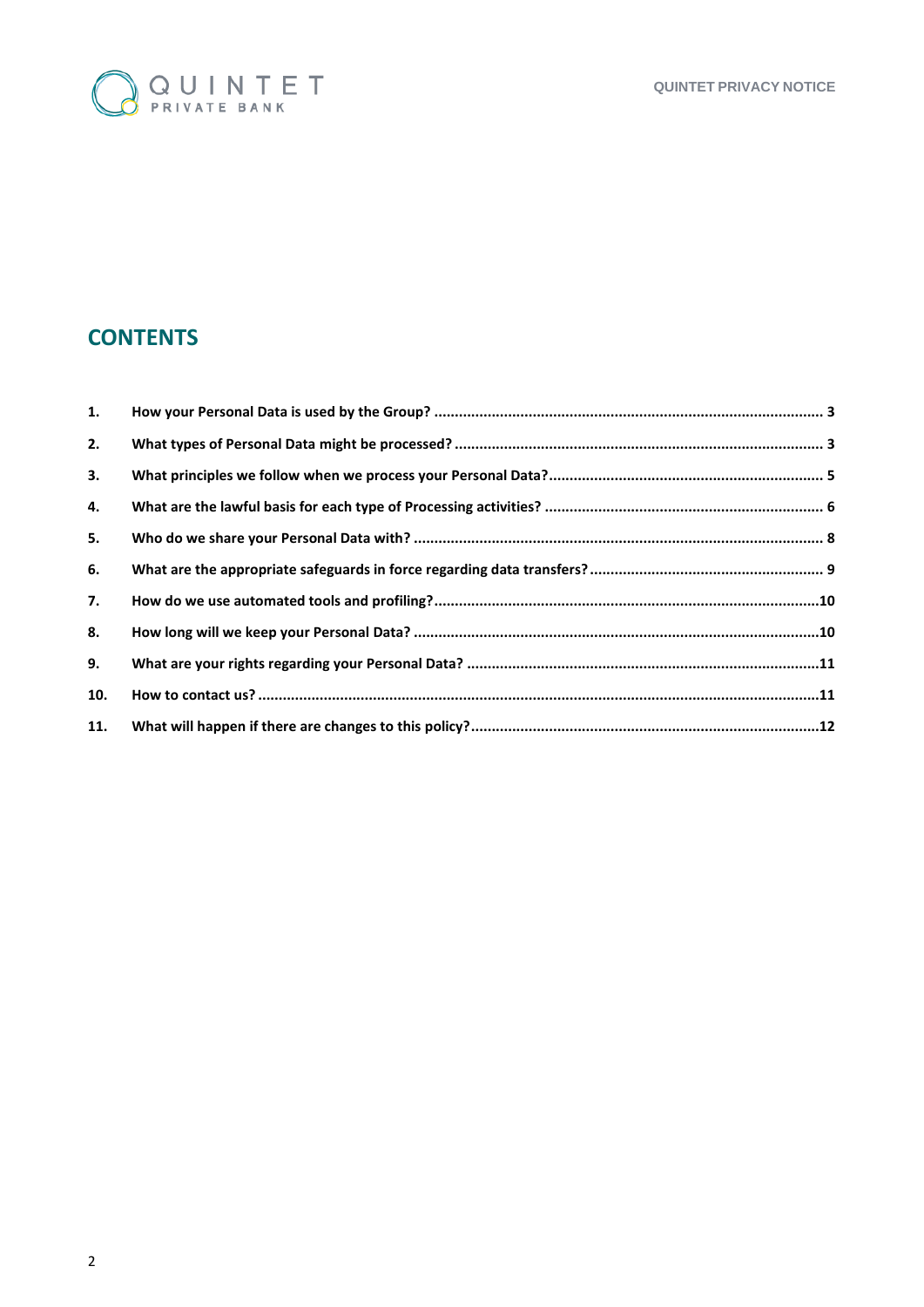

## <span id="page-2-0"></span>**1. HOW YOUR PERSONAL DATA IS USED BY THE GROUP?**

At Quintet Private Bank (Europe) S.A. and its affiliates (the "**Group"**), we take privacy and confidentiality matters very seriously. We handle Personal Data in accordance with applicable data protection laws, regulations and guidelines (Data Protection Regulation) including the so called GDPR<sup>1</sup> as well as applicable local law. This means that our affiliates ("Entity") at local level remain at the forefront of how we handle your Personal Data.

This Privacy Notice (the "**Privacy Notice**") is to let you know how we look after, process your Personal Data and what your rights are with regards to your Personal Data.

This Privacy Notice contains information applying to you whether you are a customer of ours, a potential customer interested in our services, a shareholder or agent of a corporate client; or a third party wanting to do business with us or with which we did or do business with.

Where you have a contractual relationship with us, then this Privacy Notice is a part of your contract with us and you are bound by it.

## <span id="page-2-1"></span>**2. WHAT TYPES OF PERSONAL DATA MIGHT BE PROCESSED?**

The Entity you have a contractual relationship with, or the Entity you are discussing potential services with, is responsible for determining the purpose and means of Processing your Personal Data. In data privacy terms, this means that this Entity acts as a data controller of your Personal Data.

"Personal Data" means any information allowing the direct or indirect identification of an individual while "Processing" means any operation or set of operations made in relation to such data (e.g. collecting, storing and transferring data). We process different types of Personal Data as described below depending on how you interact with us.

| <b>Type of Personal Data</b> | <b>Examples of type of Personal Data</b>                                                   |
|------------------------------|--------------------------------------------------------------------------------------------|
| Contact                      | Such as your name and family name, address, email address, telephone numbers               |
| Identity                     | Such as your ID number, social security number and tax number or signature<br>card         |
| Professional                 | Such as your professional background and current position                                  |
| Sociodemographic             | Such as your gender, date and place of birth and nationality                               |
| Documentary Data             | Which are stored in documents or copies of them (for example your passport or<br>ID card). |
| Open Data and Public Records | Such as data available in public records                                                   |

<sup>1</sup> <sup>1</sup> Regulation (EU) 2016/679 of the European Parliament and of the Council of 27 April 2016 on the protection of natural persons with regard to the Processing of Personal Data and on the free movement of such data, and repealing Directive 95/46/EC (General Data Protection Regulation) (the "**GDPR"**)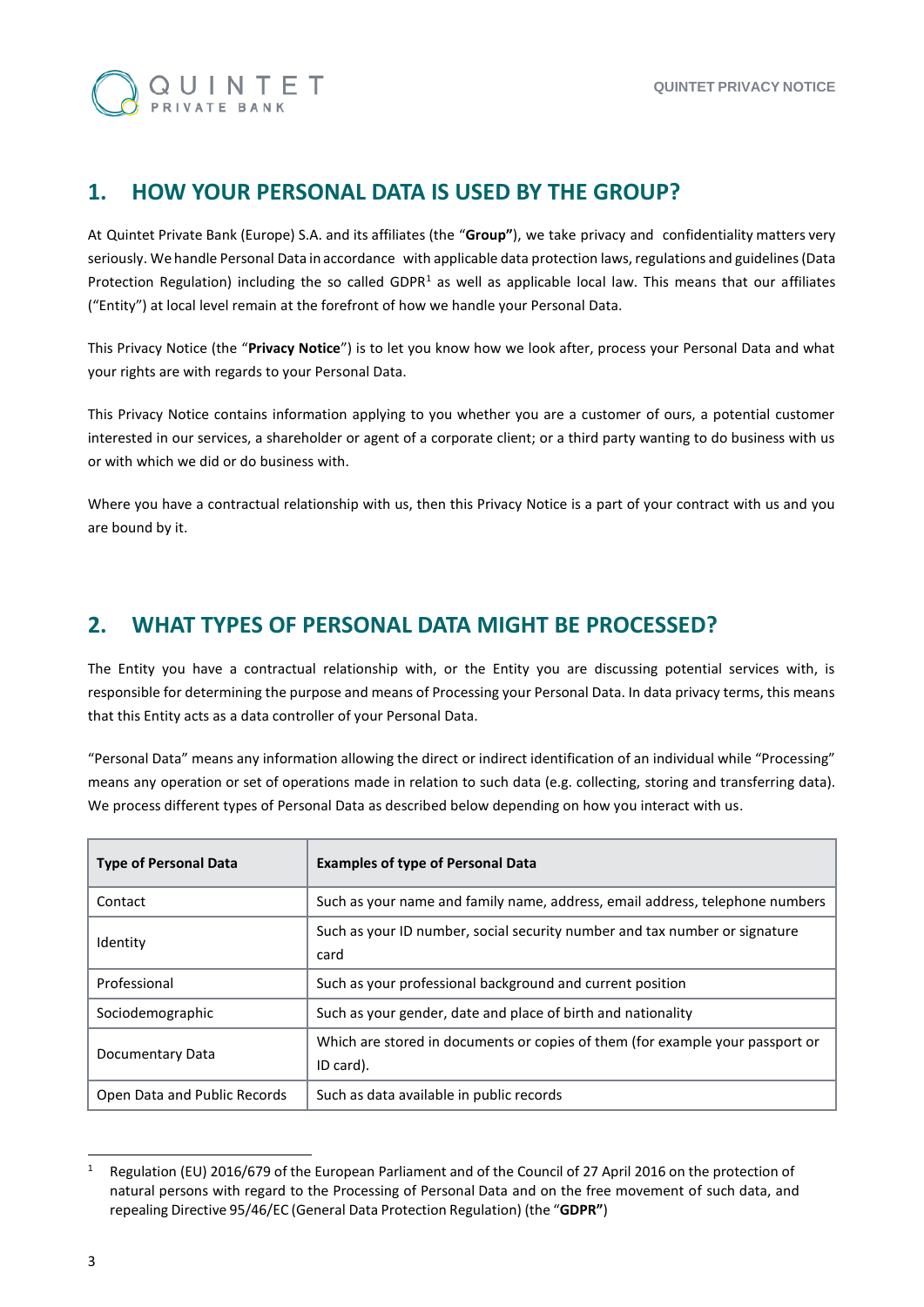

| <b>Type of Personal Data</b>           | <b>Examples of type of Personal Data</b>                                                                                                                                                                                                                                                                              |
|----------------------------------------|-----------------------------------------------------------------------------------------------------------------------------------------------------------------------------------------------------------------------------------------------------------------------------------------------------------------------|
| Log data & other security data         | Such as logical access control logs and systems audit trails                                                                                                                                                                                                                                                          |
| Locational                             | Such as information on your physical location which may come from the place<br>where you use your bank card                                                                                                                                                                                                           |
| Financial                              | Such as your financial position, status and history, account number(s), personal<br>assets and liabilities                                                                                                                                                                                                            |
| Behavioural                            | Such as your attitude to risk in investment                                                                                                                                                                                                                                                                           |
| Contractual                            | Such as information we collect or learn about you to provide our products or<br>services                                                                                                                                                                                                                              |
| Communications                         | Such as calls' recordings under law requirement                                                                                                                                                                                                                                                                       |
| Transactional                          | Such as details about your investments, pensions and loans                                                                                                                                                                                                                                                            |
| Special categories of Personal<br>Data | We will only process Special Category of Personal Data <sup>2</sup> if the law allows us to do<br>SO.<br>Under specific circumstances, you might communicate to us Special data which<br>will only be collected and used if the law requires us to do so or if you provided<br>your explicit consent for us to do so. |
| Consent                                | Such as any permissions, consents or preferences that you indicate to us such as<br>how you would like to be contacted                                                                                                                                                                                                |
| <b>CCTV Recording</b>                  | Such as video surveillance recordings when relevant for physical security of our<br>premise                                                                                                                                                                                                                           |
| Website                                | Such as cookies, please refer to Quintet website data protection cookies policy<br>for more details                                                                                                                                                                                                                   |

It is important to note that, the provision of certain information to us is required for us to decide whether to offer our services to you or to continue offering a service to you or the company for which you are representative or shareholder. Sometimes, the provision of information is also required to comply with our legal obligations e.g. in relation to certain information about your tax status or in relation to our anti-money laundering requirements. What we need from you in each circumstance will be explained to you in the relevant services application form or client profile form. If you do not provide us with the required information, we will not be able to offer certain services to you.

It is important to note that, communication of information is also required in certain cases when you are a prospect and/or you are in contact with the Bank and/or are acting as a member of staff of a third party company in relation to the Bank.

**.** 

<sup>2</sup> Refer to Article 9 of the GDPR for more details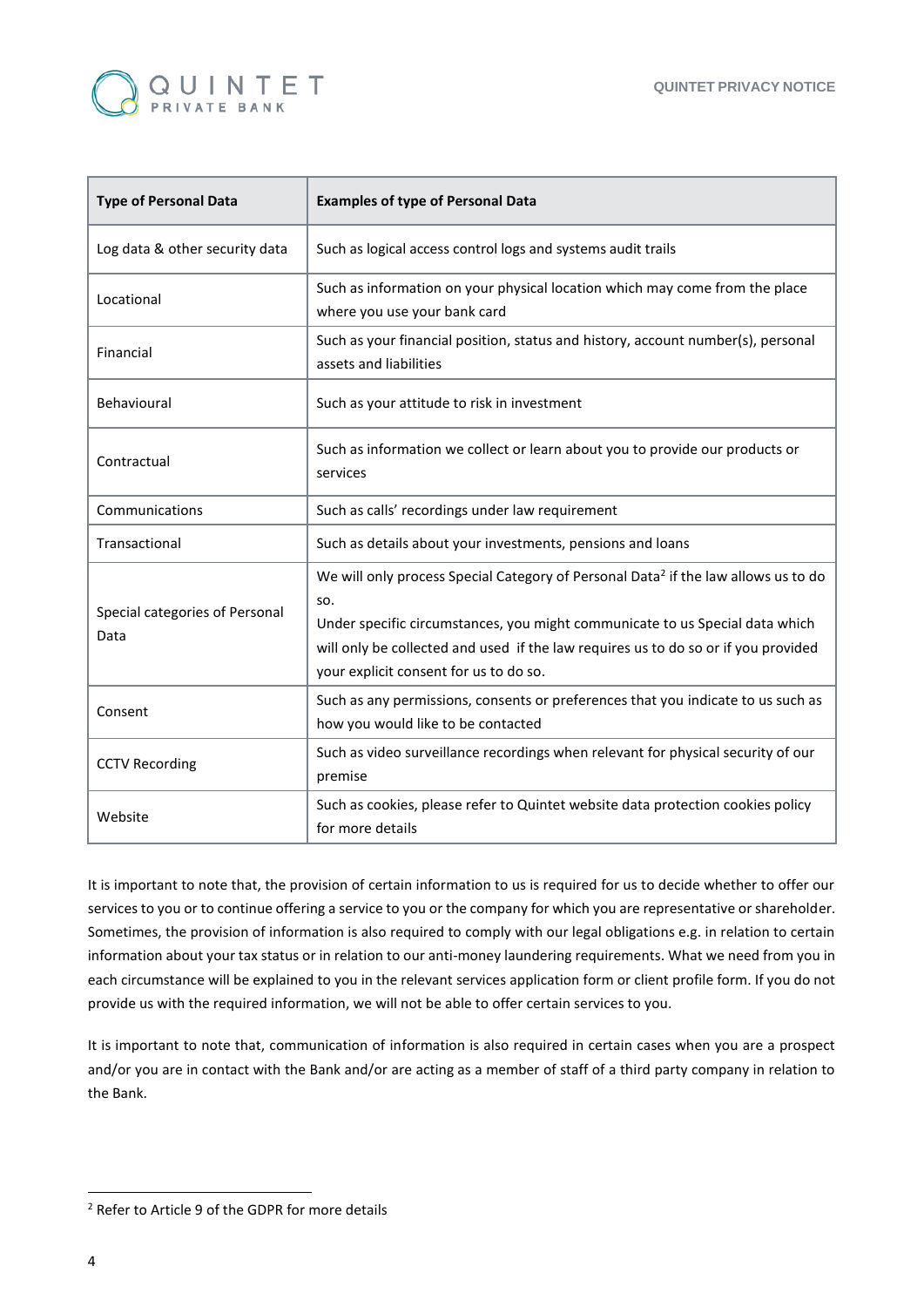

We will collect Personal Data about you (or other related parties or your business) from you, from other companies within our Group and from others as follows:

#### **Information you give to us:**

- When you apply for our products or services or complete other forms or documentation;
- When you talk to us either in person or over the telephone;
- **Correspond via emails or letters or via our website;**
- If you take part in any competitions, surveys or promotions that we may run.

#### **Information from third parties we work with:**

- **Independent Financial Advisors;**
- **Organisations that introduce you to us;**
- Government, compliance and law enforcement agencies;
- Public information sources and other agencies depending on the product you applied for (such as credit reference agencies and fraud prevention agencies);
- **Companies that you work for or hold shares in.**

# <span id="page-4-0"></span>**3. WHAT PRINCIPLES WE FOLLOW WHEN WE PROCESS YOUR PERSONAL DATA?**

When we process your Personal Data, we comply with the following general purposes:

- The principle of lawfulness, which requires the lawful collection and processing of all personal data;
- The principle of fairness, which obliges to collect and process in a loyal manner all personal data;
- The principle of transparency, which obliges the data subject to be informed of all processing activities relating to his personal data at the time the Data are collected;
- The principle of purpose limitation, which implies that the Data must be collected for specified, explicit and legitimate purposes, and not be further processed in a way incompatible with those purposes;
- The principle of data minimization, which implies that the Data must be adequate, relevant and limited to what is necessary;
- The accuracy of the Data;
- The principle of storage limitation of Data, which limits the retention of Data to a period not exceeding that necessary for the purposes for which it is processed;
- The integrity and confidentiality of the Data, which implies protection against unauthorized access, unlawful processing, and accidental loss or destruction.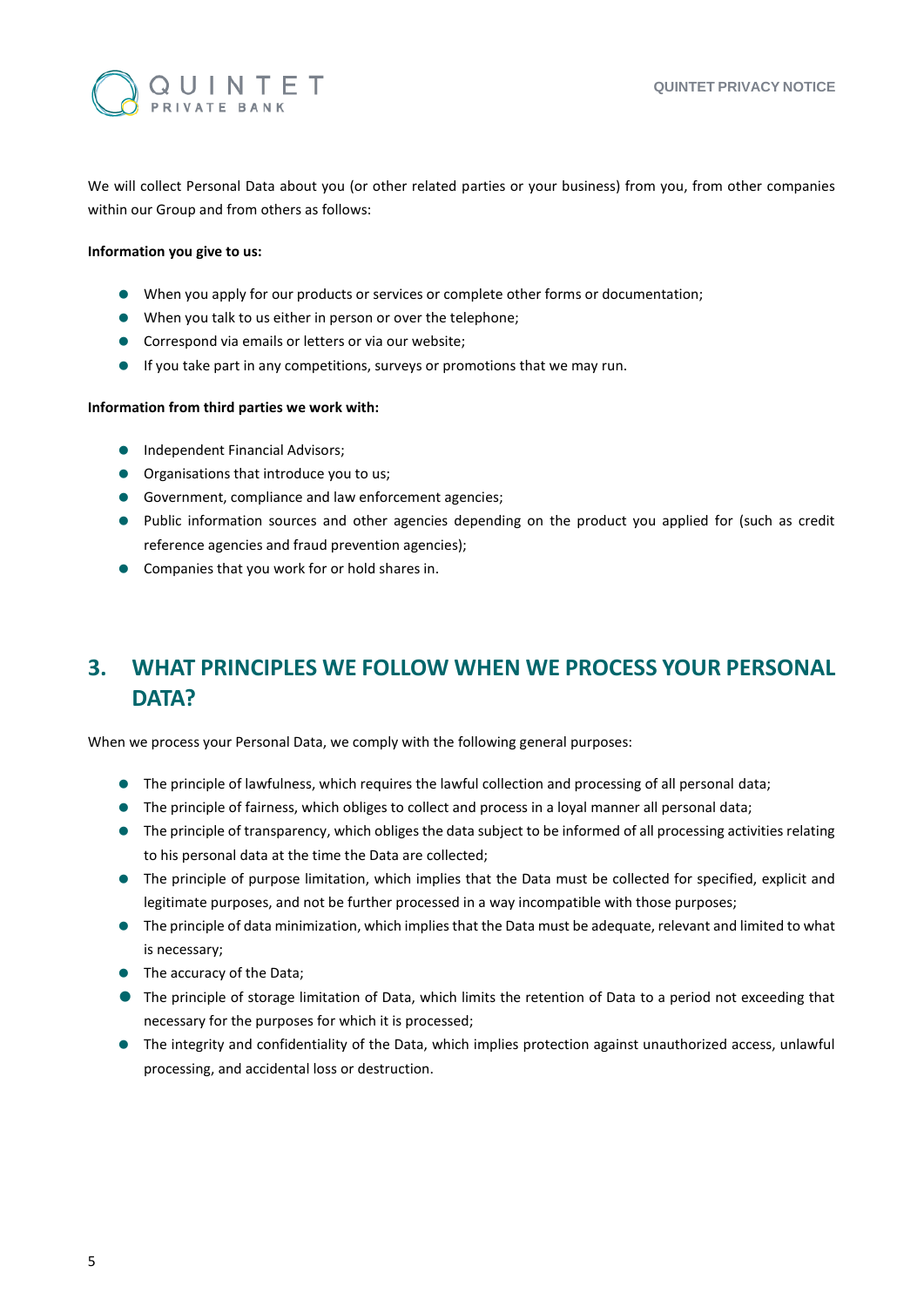

# <span id="page-5-0"></span>**4. WHAT ARE THE LAWFUL BASIS FOR EACH TYPE OF PROCESSING ACTIVITIES?**

Depending on the applicable Data Protection Regulation, besides the Processing purposes listed above, we are required to state lawful basis for Processing. You will find below a reference to lawful basis for the Processing activities we undertake.

We will only process your Personal Data if we have a proper and lawful reason to do so. The overarching purpose of Processing your Personal Data is to enable us to manage our relationship with you so as to provide advice and guidance tailored to your circumstances.

| <b>Lawful basis</b>      | <b>Type of Processing activities</b>                                                                                                                                                                                                                                                                                                                                                                                                                                                                                                                                                                                                                                                                                                                                                       |
|--------------------------|--------------------------------------------------------------------------------------------------------------------------------------------------------------------------------------------------------------------------------------------------------------------------------------------------------------------------------------------------------------------------------------------------------------------------------------------------------------------------------------------------------------------------------------------------------------------------------------------------------------------------------------------------------------------------------------------------------------------------------------------------------------------------------------------|
|                          | The Processing activities based on contractual agreement are necessary before<br>entering into a contractual relationship to:                                                                                                                                                                                                                                                                                                                                                                                                                                                                                                                                                                                                                                                              |
| Contractual<br>agreement | carry out an initial risk profile and needs assessment,<br>0<br>provide investment advice to you,<br>manage your investments, execute your instructions,<br>make and manage payments due to you or instructed by you,<br>deliver other banking or real estate services and investment advice,<br>manage fees, interest and charges on your accounts or exercise rights set out in<br>contractual agreements.                                                                                                                                                                                                                                                                                                                                                                               |
| Legitimate interest      | A legitimate interest might be related to a business or commercial reason where it<br>is necessary to use your Personal Data. It is in our interests to ensure that our<br>processes and systems operate effectively and that we can continue operating;<br>make our services more efficient; create new products and services or carry out<br>fraud prevention activities.<br>This may include Processing your Personal Data to:<br>monitor, maintain and improve internal business processes, information and<br>0<br>data, technology and communications solutions and services;<br>manage and monitor our properties for crime prevention and prosecution of<br>$\bullet$<br>offenders, for identifying accidents and incidents and emergency situations and<br>for internal training; |
|                          | perform assessments and analyse client data for the purposes of managing,<br>improving and fixing data quality;<br>protect our legal rights and interests;<br>enable a sale, reorganisation, transfer or other transaction relating to our<br>business;<br>use your Personal Data to tell you about products which we believe may be of<br>interest to you or for the purposes of advertising, inviting you to social events,                                                                                                                                                                                                                                                                                                                                                              |
|                          | market research or surveys, unless you have expressly opt out.                                                                                                                                                                                                                                                                                                                                                                                                                                                                                                                                                                                                                                                                                                                             |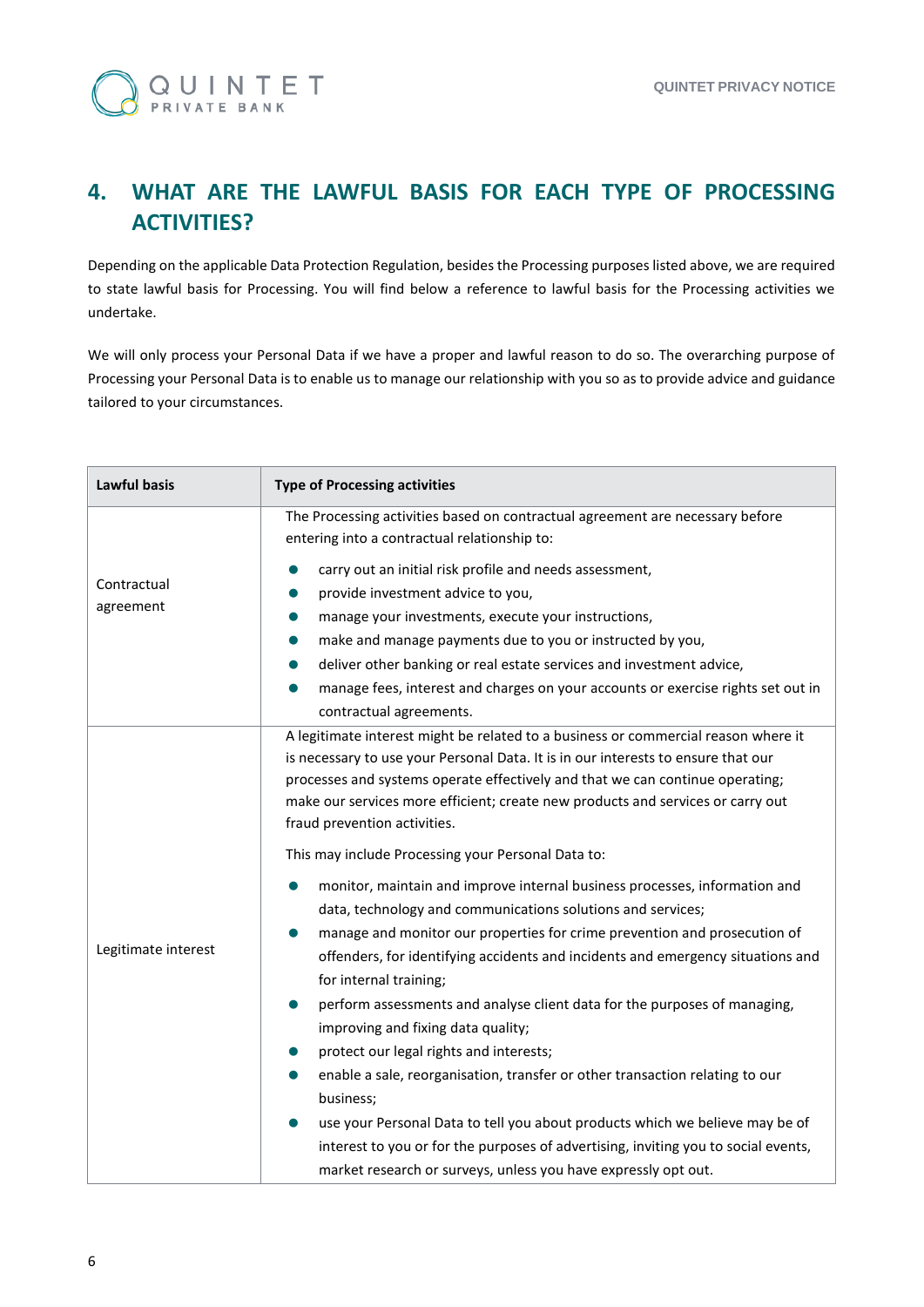

| <b>Lawful basis</b>                 | <b>Type of Processing activities</b>                                                                                                                                                                                                                                                                                                                                                                                                                                                                                                                                                                                                                                                                                                                                                                                                                                                                                                                                                                                                                                                                                                                                                                                                                                                                                                                                                                                                                                                                                                                                                                                                                                                                                                                                                                                                                                                                                                                                                                                                                                                                                                                                                                                                              |
|-------------------------------------|---------------------------------------------------------------------------------------------------------------------------------------------------------------------------------------------------------------------------------------------------------------------------------------------------------------------------------------------------------------------------------------------------------------------------------------------------------------------------------------------------------------------------------------------------------------------------------------------------------------------------------------------------------------------------------------------------------------------------------------------------------------------------------------------------------------------------------------------------------------------------------------------------------------------------------------------------------------------------------------------------------------------------------------------------------------------------------------------------------------------------------------------------------------------------------------------------------------------------------------------------------------------------------------------------------------------------------------------------------------------------------------------------------------------------------------------------------------------------------------------------------------------------------------------------------------------------------------------------------------------------------------------------------------------------------------------------------------------------------------------------------------------------------------------------------------------------------------------------------------------------------------------------------------------------------------------------------------------------------------------------------------------------------------------------------------------------------------------------------------------------------------------------------------------------------------------------------------------------------------------------|
|                                     | The Processing is necessary for complying with our legal and regulatory obligations<br>such as:                                                                                                                                                                                                                                                                                                                                                                                                                                                                                                                                                                                                                                                                                                                                                                                                                                                                                                                                                                                                                                                                                                                                                                                                                                                                                                                                                                                                                                                                                                                                                                                                                                                                                                                                                                                                                                                                                                                                                                                                                                                                                                                                                   |
| Legal or regulatory<br>requirements | share data with police, law enforcement, tax regulators or other government<br>and fraud prevention agencies where we have a legal obligation;<br>perform checks and monitor transactions for preventing and detecting crime<br>$\bullet$<br>and to comply with laws relating to money laundering, fraud, terrorist financing,<br>bribery and corruption and international sanctions (may require us to process<br>information about criminal convictions and offences);<br>deliver mandatory communications to clients or communicating updates to<br>$\bullet$<br>product and service terms and conditions;<br>assess affordability and suitability of credit for initial credit applications and<br>throughout the duration of the relationship, including analysing client credit<br>data for regulatory reporting;<br>investigating and resolving complaints and manage litigation;<br>conduct investigations into breaches of conduct and corporate policies by our<br>employees;<br>provide assurance that the bank has effective processes to identify, manage,<br>monitor and report the risks it is or might be exposed to;<br>investigate and report on incidents or emergencies on the bank's properties and<br>premises;<br>coordinate responses to business disrupting incidents and to ensure facilities,<br>systems and people are available to continue providing services;<br>monitor dealings to prevent market abuse;<br>provide assurance on the bank's material risks and reporting to internal<br>management and supervisory authorities on whether the bank is managing<br>them effectively;<br>perform general financial and regulatory accounting and reporting;<br>ensure business continuity and disaster recovery and responding to information<br>technology and business incidents and emergencies;<br>ensure network and information security, including monitoring users' access;<br>calls to our offices, to staff mobile phones, emails, text messages or other<br>communications may be recorded and monitored to check your instructions to<br>us; for preventing or detecting crime; to help us investigate any complaint you<br>may make and as evidence in any dispute or anticipated dispute between you |
|                                     | and us.                                                                                                                                                                                                                                                                                                                                                                                                                                                                                                                                                                                                                                                                                                                                                                                                                                                                                                                                                                                                                                                                                                                                                                                                                                                                                                                                                                                                                                                                                                                                                                                                                                                                                                                                                                                                                                                                                                                                                                                                                                                                                                                                                                                                                                           |
|                                     | Processing activities which include Special Category of Personal Data not based<br>$\bullet$<br>on legal or regulatory requirements;                                                                                                                                                                                                                                                                                                                                                                                                                                                                                                                                                                                                                                                                                                                                                                                                                                                                                                                                                                                                                                                                                                                                                                                                                                                                                                                                                                                                                                                                                                                                                                                                                                                                                                                                                                                                                                                                                                                                                                                                                                                                                                              |
| Consent                             | sending you certain types of direct marketing where you have provided us with<br>your consent, when required by applicable local laws                                                                                                                                                                                                                                                                                                                                                                                                                                                                                                                                                                                                                                                                                                                                                                                                                                                                                                                                                                                                                                                                                                                                                                                                                                                                                                                                                                                                                                                                                                                                                                                                                                                                                                                                                                                                                                                                                                                                                                                                                                                                                                             |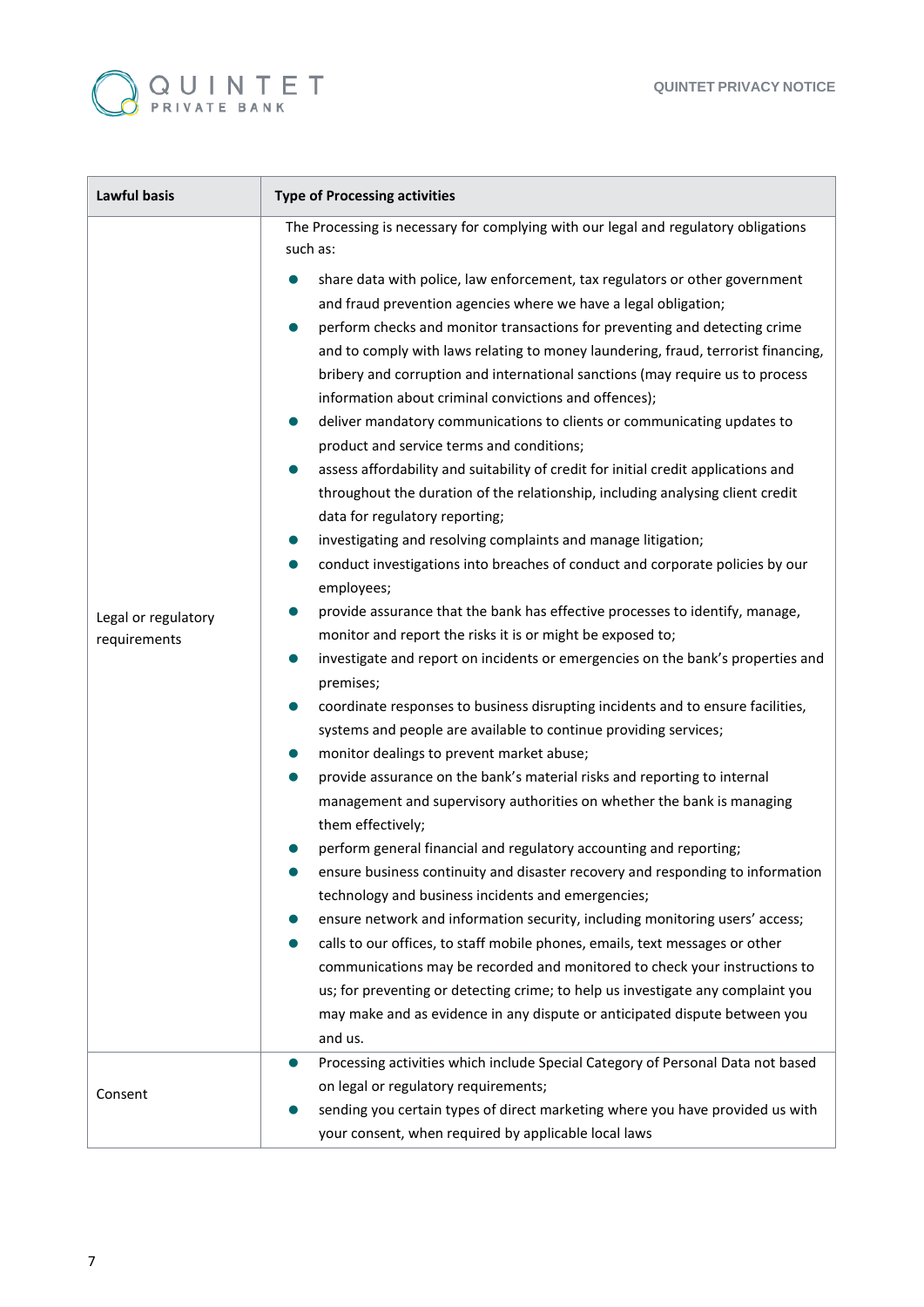

## <span id="page-7-0"></span>**5. WHO DO WE SHARE YOUR PERSONAL DATA WITH?**

Your Personal Data may be stored and/or disclosed internally to other Entities of our Group for Processing and in order to allow us to carry out our business activities in accordance with our operating model. We will handle and protect your Personal Data with the utmost care in line with security/privacy standards and applicable Data Protection Regulations. Data transferred is strictly accessed on a need-to-know basis. We will only do this where the recipient expressly agrees to a formally binding contract to keep your data safe, private and confidential.

In any case, you can rest assured that when sharing your data, we either comply with legal or contractual obligations, or we pursue the legitimate interest to conduct efficient and effective business operations for achieving the best quality of service for you.

Depending on which products or services we offer you, your Personal Data may be transferred externally to our agents and third parties, or to other financial institutions, whose products we may provide or propose for you, such as insurance cover and credit cards.

Data transfers are always performed in your best interests and/or based on your instruction.

You authorize such data transfers and acknowledge that such data may be transferred outside of your country of residence and, where applicable, you hereby waive the benefit of banking secrecy in this respect.

#### **Data transfers across the Group**

In the context of Shared Service Centres (hereinafter "SSC") within the Group, we may share your data amongst Entities of the Group which might be based within or outside the EEA.

Such sub-Processing might happen to fulfil the purpose mentioned in sections 3 and 4. .

We may also share your data as part of a corporate change within the Group in the future. We may, for instance, choose to sell, transfer, or merge parts of our business, or our assets.

#### **Data transfers outside of the Group**

We may also share your data with:

- other organisations to provide you with the products and services you have chosen including payment and card services providers and payment initiation providers where you have elected for such a service;
- other credit and financial service institutions to carry out our business relationship with you depending on the type of product or services such as correspondent banks, transfer agent, brokers or custodians;
- third parties providing services to us, such as advertising and marketing, market analysis/research and benchmarking, , advisors/ asset managers, credit reference agencies and sub-contractors acting on our behalf, such as the companies that print our account statements;
- with other banks to help trace funds where you are a victim of suspected financial crime and you have agreed for us to do so, or where we suspect funds have entered your account as a result of financial crime;
- parties linked directly to you by contract such as a spouse with a joint account.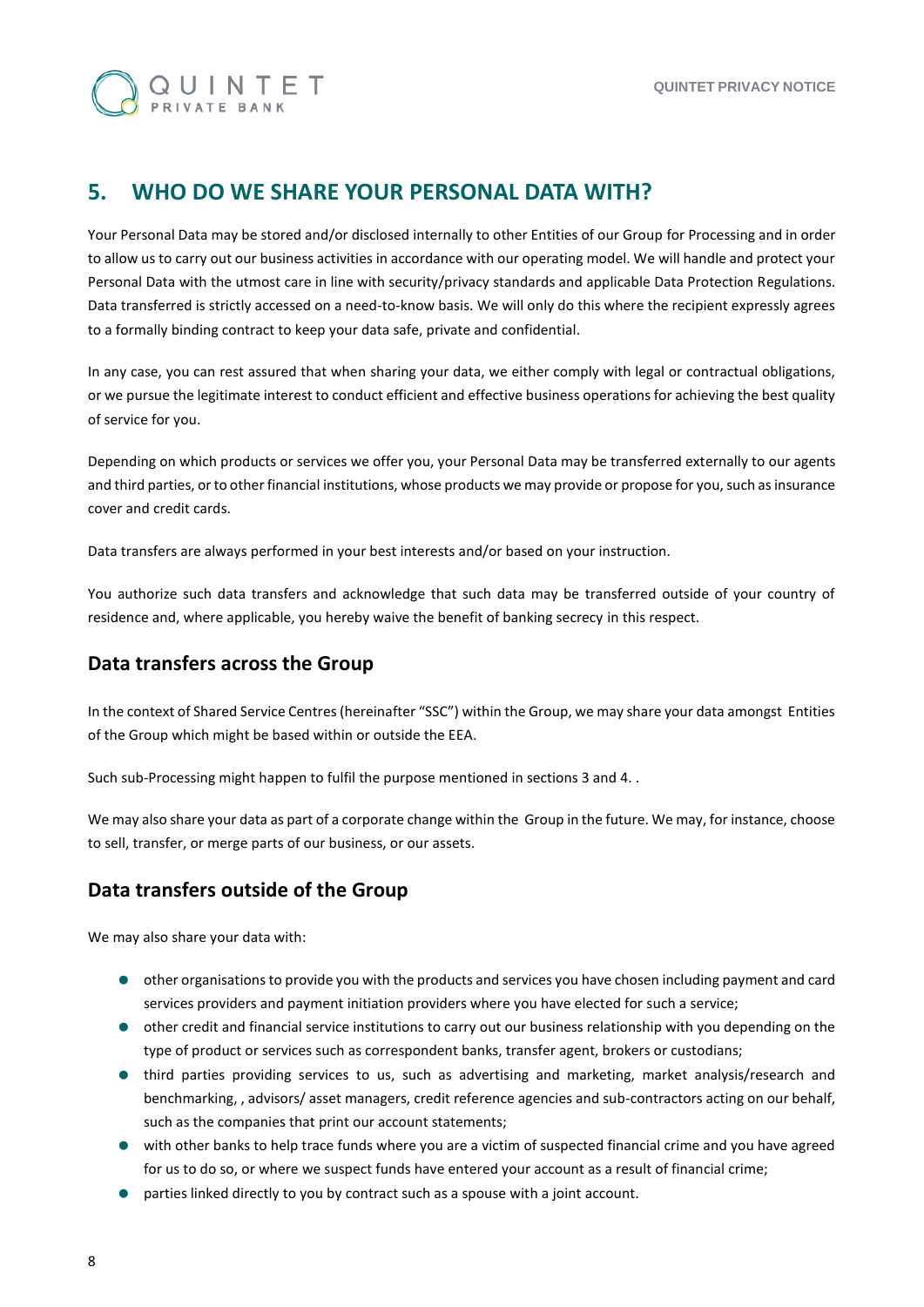

Where you enter into a direct contractual relationship with these third parties for products or services, we are not responsible for any such third party's use of your account information, which will be governed by their agreement with you and any Privacy Notice they provide to you.

We may also be obliged to disclose data under certain laws or by order of court or other competent regulatory body or may be permitted to disclose it under applicable Data Protection Regulations.

For the purpose of statistical analysis, we may share data with third parties in anonymised form or other aggregated format. This do not constitute Personal Data.

## <span id="page-8-0"></span>**6. WHAT ARE THE APPROPRIATE SAFEGUARDS IN FORCE REGARDING DATA TRANSFERS?**

When we transfer data outside of your country of application, we will ensure that the adequate Data Protection Regulations safeguards are in place. This means that if we transfer your Personal Data outside of your country, we will make sure that it is protected in the same way as if it was being used in your country. We will use the appropriate safeguard in line with the local law of your jurisdiction.

If you are in the EEA, we will use one of the following safeguards:

- deploy adequate contractual guarantees based on EU standard contract clauses and supplementary measures recommended by the European Data Protection Board to ensure effective compliance; or
- process such transfer under one of the exceptions permitted by law, for example with your consent, or for the assertion or enforcement of legal claims, or in pursuit of an overriding public interest or because the transfer is necessary to protect the physical integrity of a data subject.

If you want to know more about these types of transfers, you can contact us using the contact details below (see Section 10 below).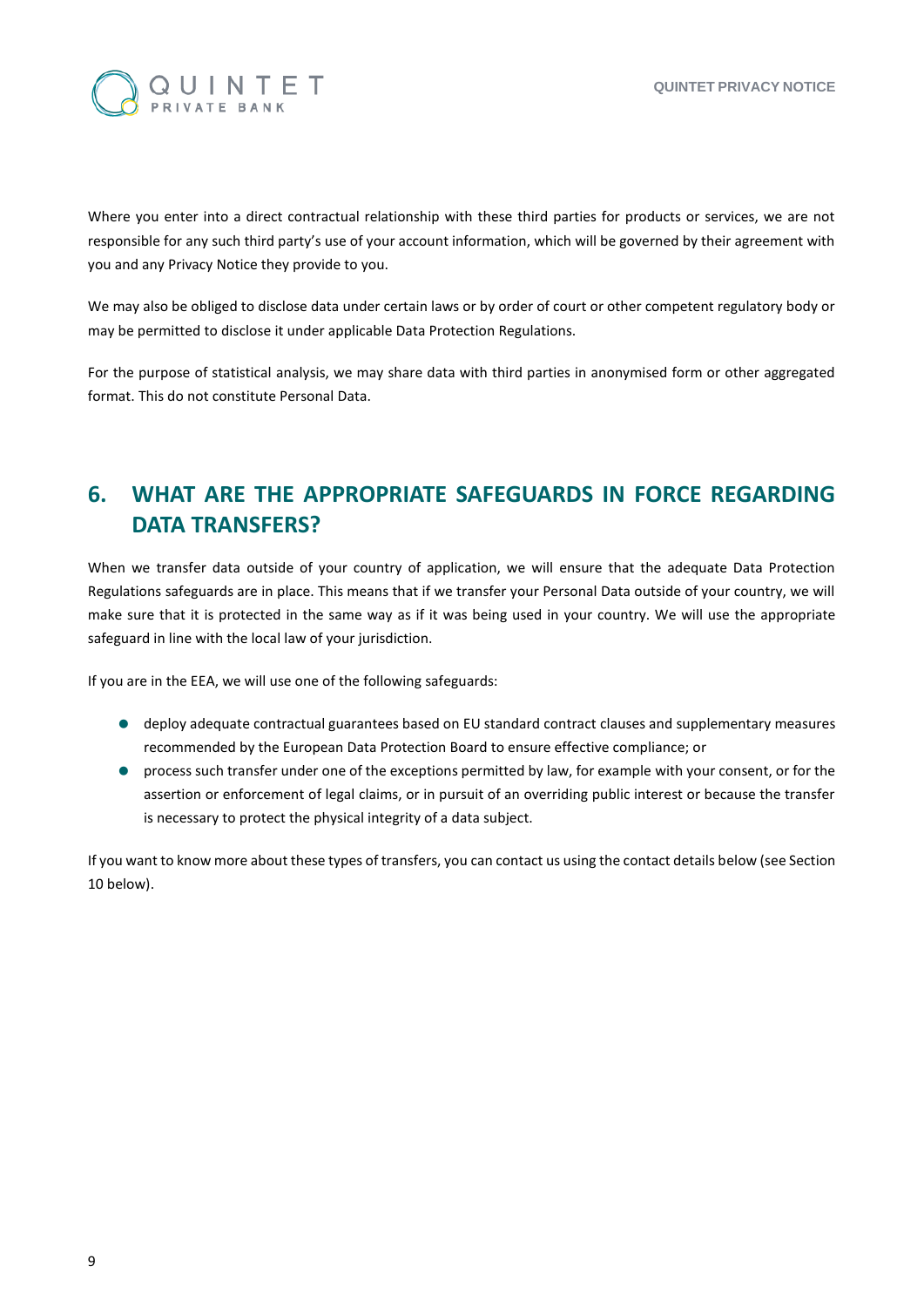

## <span id="page-9-0"></span>**7. HOW DO WE USE AUTOMATED TOOLS AND PROFILING?**

#### **How we use profiling?**

"Profiling" uses aspects of an individual's personality, behaviour, interest and habits to make predictions or decisions about them.

As is common practice in our industry, we use profiling to:

- **•** find something out about your preferences so that we can offer you best in class service. We might process your personal data for direct marketing purposes using profiling. As a data subject, you might provide your consent and/or might object to such processing activity where related to direct marketing purposes
- tailor products and services; to assess your suitability for certain products before providing portfolio management or advisory mandate. When we provide wealth planning services we use internal and external profiling tools to help us ascertain your risk profile. We may also place you in groups with similar clients, known as customer segmentation. We use customer segmentation to learn about our clients' needs and guide us when designing products and services for different customer segments, and to manage our client relationships;
- assess credit worthiness: we use a system to help us decide whether to lend money to you or your business. This system is called credit scoring and it uses current and past data about you to assess how you are likely to act while paying back any money you borrow;
- as part of our regulatory and legal requirements, to control and detect money laundering, terrorism, fraud and assess risk of offences. We may analyse transactional data amongst other activities to identify potential suspicious patterns.

#### **How do we use automated decision-making Processing?**

As part of the provision of our services to you, we sometimes use automated tools to help us make decisions based on Personal Data we have, or are allowed to collect from others, about you, your business or other related parties. We use these automated tools to inform our decision-making – we do not rely on them solely to make any decisions and the final decisions lie with members of our banking and advisory teams.

#### **How do we use cookies?**

**Refer to our** Quintet website data protection policy which provides you with information about what cookies we use and how we use them.

#### <span id="page-9-1"></span>**8. HOW LONG WILL WE KEEP YOUR PERSONAL DATA?**

We will keep your Personal Data for as long as you are a client of the Entity, we will retain your data for as long as it is required by applicable laws and regulation from the time when you cease to be a client and until when there is no other legitimate reason to keep the information.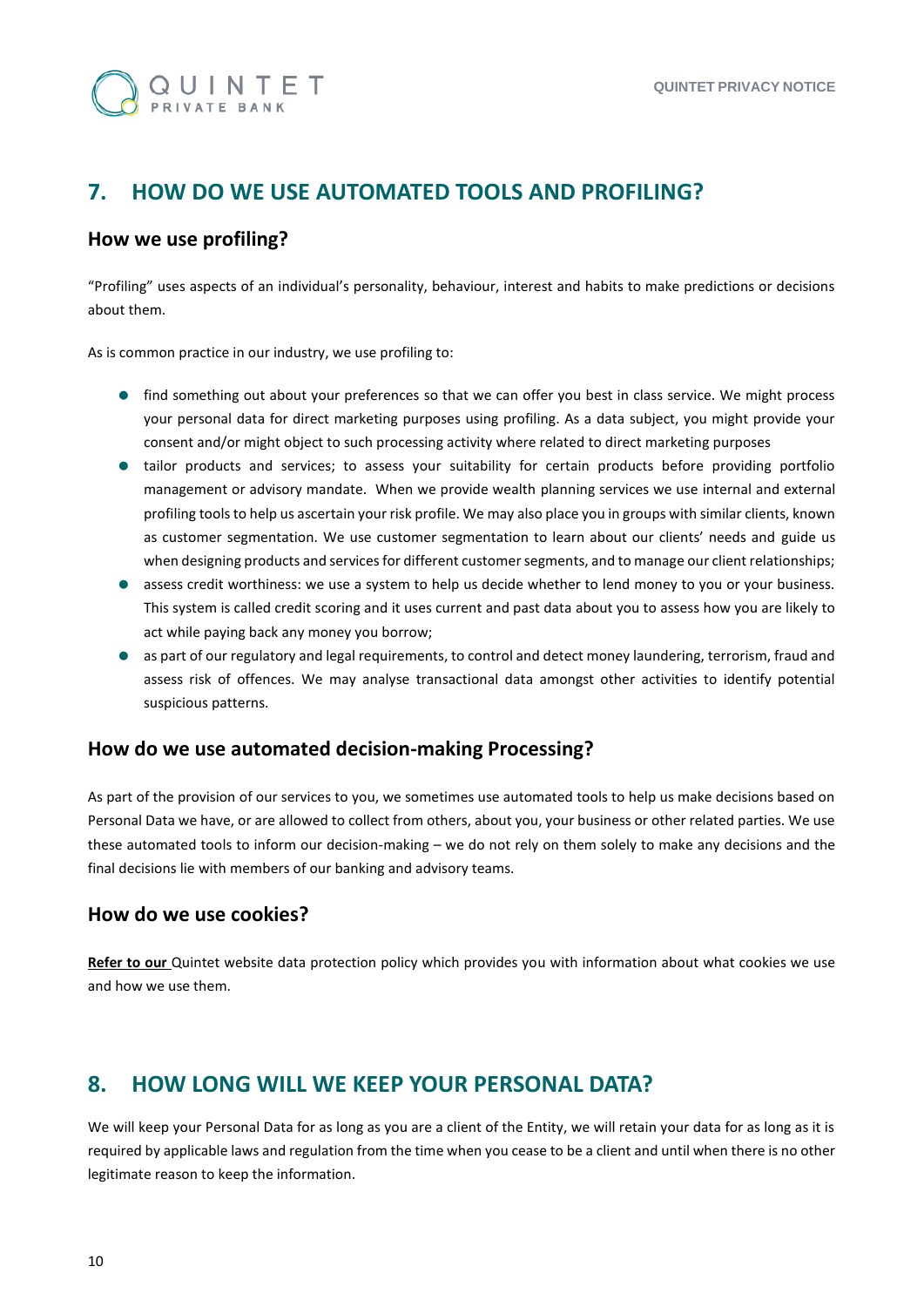

# <span id="page-10-0"></span>**9. WHAT ARE YOUR RIGHTS REGARDING YOUR PERSONAL DATA?**

By law, under certain circumstances, you may exercise your data subject rights to:

- **Request access to your Personal Data;**
- Request correction of the Personal Data that we hold about you;
- **•** Request erasure of your Personal Data;
- **•** Request the restriction of Processing of your Personal Data;
- Request the portability/ transfer of your Personal Data, in a machine-readable format, to another party;
- Object to Processing of your Personal Data where we are relying on a legitimate interest or on your consent (or those of a third party) and there is something about your particular situation which makes you want to object to Processing on this ground;
- Object at any time to Processing of Personal Data concerning you for direct marketing;
- Object to decisions being taken by automated means concerning you or similarly significantly affect you;
- Withdraw your consent.

#### <span id="page-10-1"></span>**10. HOW TO CONTACT US?**

To exercise your rights or have more information about this policy and how we handle your Personal Data email or write to the details below:

#### **Group Data Protection Officer,**

Quintet Private Bank (Europe) S.A. 43, boulevard Royal - L- 2955 Luxembourg Email: [DPOGROUP@QUINTET.COM](mailto:DPOGROUP@QUINTET.COM)

If you are resident in United Kingdom or client of Brown Shipley&Co , you can also email or write to the details below:

#### **Brown Shipley Data Protection Officer**,

Brown Shipley & Co Limited 3 Hardman Street, Manchester M3 3HF Email: DPO@brownshipley.co.uk

For us to help you with your request, we will need the following from you: